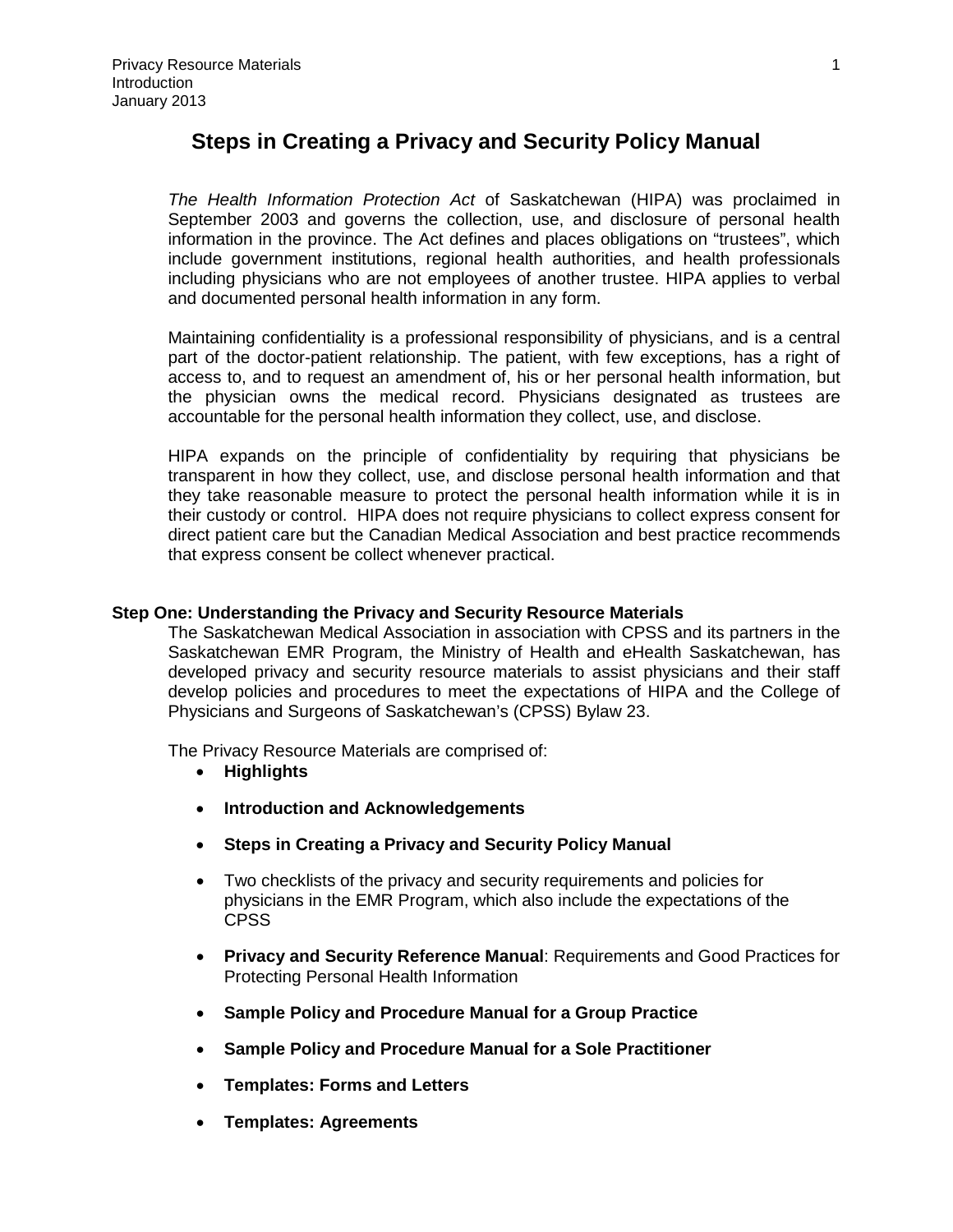- **Templates: Checklists**
- *The Health Information Protection Act*
- **CPSS Bylaw 23**

The **Privacy and Security Reference Manual** is comprised of guidelines on many of the privacy and security topics physicians will have to address at some time in their practice. The guidelines do not focus solely on the needs of the EMR physician so the **Reference Manual** is suitable for use by any physician developing privacy and security policies and procedures.

The sample policy manuals provide examples of the policies and procedures that EMR physicians should have. Non-EMR physicians should use the **Sample Policy Manual for Non-EMR Physicians** available on the SMA website.

There are also templates for forms, letters and checklists to use in medical practices which focus on the requirements of EMR physicians but they can also be used for non-EMR physicians. The "Templates: Agreements" are specifically designed for physicians participating in the EMR program.

#### **Structure of the Reference Manual and Sample Policy Manuals**

The **Reference Manual** and the sample policy manuals are both structured in the same way and include the following Sections.

#### **Accountability**:

This includes the general responsibilities of physician under HIPA. This section discusses the roles and responsibilities of a privacy officer, the obligations of employees, and others who are subject to the policies and procedures, and other requirements of HIPA.

#### **Patient Access, Amendment, and Authorized Representatives**:

HIPA is very specific about patients' rights to have access to, or a copy of, their own personal health information, and to ask for amendments when there are errors and omissions. This section also includes information about who are authorized patient representatives.

#### **Collection, Use, Disclosure and Consent**:

This addresses patients' right to consent to certain collections, uses, and disclosures of their personal health information. There is an explanation of the different types of consent under HIPA and how to manage a patient's consent directive. It also addresses when expressed, implied or deemed consent can be used and what uses and disclosures of personal health information are authorized without consent under HIPA.

#### **Safeguards:**

This contains overviews of some of the tools that physicians can use to mitigate risks such as agreements, breach management strategies, and business continuity and disaster recovery plans. While these are not specifically required in HIPA, they will help physicians meet some of their general duties under the legislation to protect personal health information.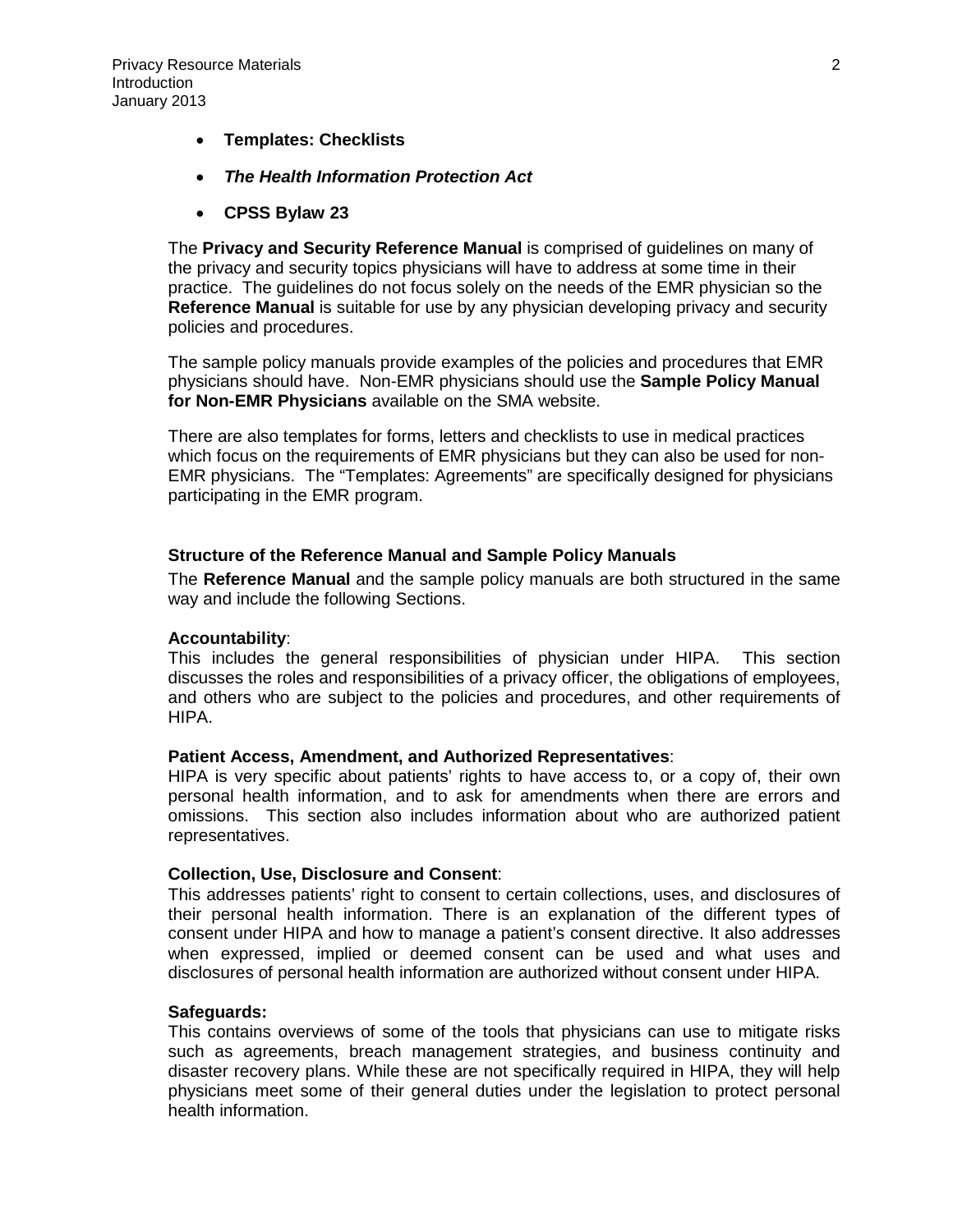#### **Guidelines on other safeguards**:

This includes information on retention, storage, and destruction of records. This section provides advice applicable to both paper and electronic information.

#### **Step Two: Understanding the Benefits of Written Policies and Procedures**

Many physicians question the need for written policies and procedures. Beside the legal and professional requirements, good written policies can contribute to a well-managed practice.

- Policies and procedures provide consistent direction for employees and others on how personal health information should be managed to protect the privacy of patients.
- Policies and procedures allow physicians to guide the operation of a medical practice without constant management intervention, and staff to carry out their job and make decisions within defined boundaries.
- Clear procedures can support new and temporary staff with fulfilling their duties in a manner that is consistent with established practices.
- By following documented policies and procedures, a medical practice can reduce the risk of a privacy breach, can identify improvements in procedures, and ensure compliance with HIPA, professional standards of practice and Saskatchewan EMR Program policies.
- Policies and procedures need to be reviewed and updated on a regular basis. Physicians who are trustees should review them annually, when staff have frequent questions on how to do a particular activity, when activities are performed inconsistently or there is an increase in potential breaches or an actual breach occurs.
- It will be the physicians and staff who will use the policies and procedures daily; however they should be shared with third parties that have or may have access to personal health information. Patients can also be provided with a copy upon request.

The sample policy manuals; one for a sole practitioner and the other for group practices are examples of the policies and procedures that meet the requirements of HIPA and the CPSS Bylaw 23. They are designed to be used with the **Privacy and Security Reference Manual: Requirements and Good Practices for Protection Personal Health Information** when further information is needed.

Physicians must carefully review the appropriate sample policy manual and adapt it to their practice. The text in bold in the sample manuals is a requirement of HIPA.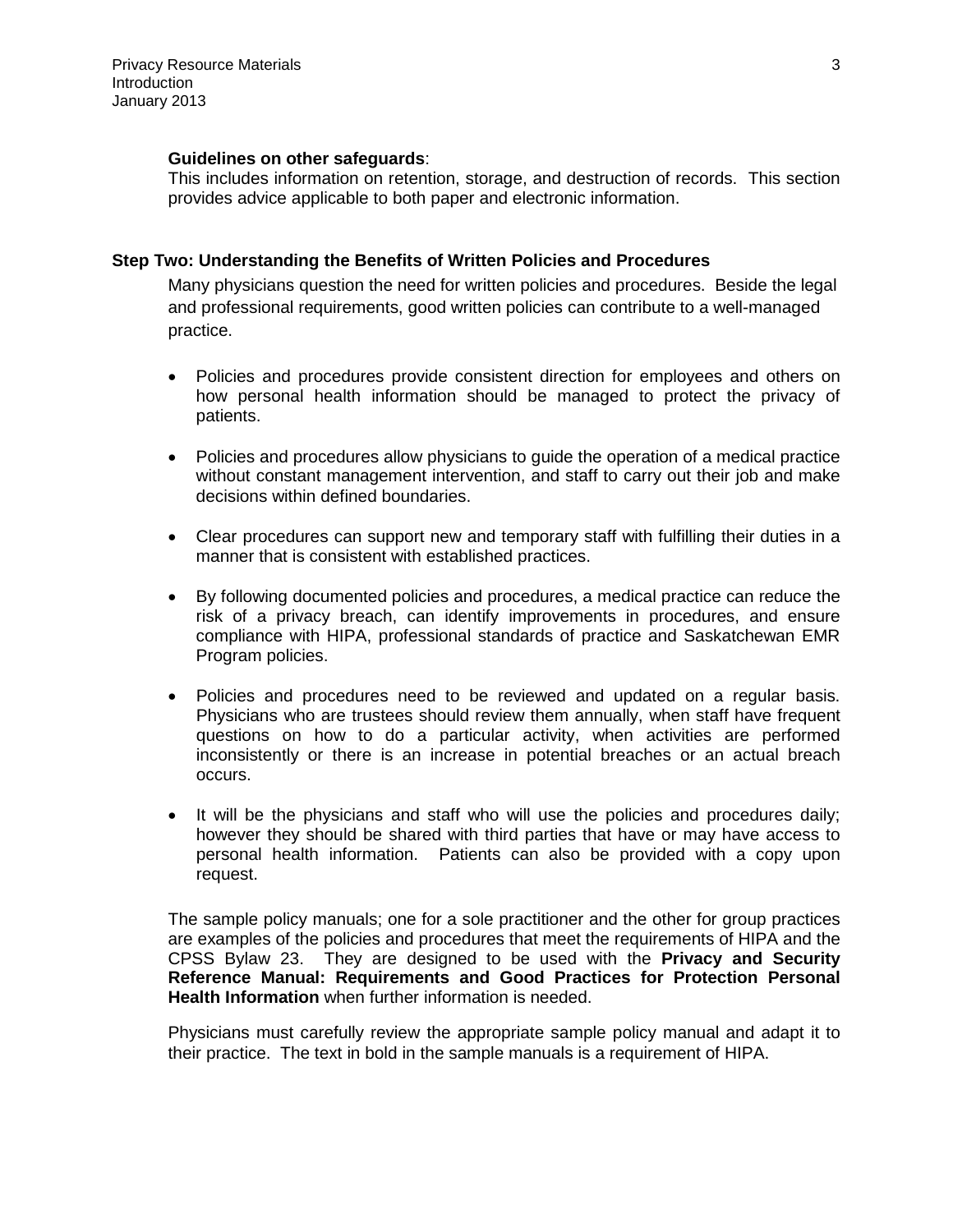There is no standard format for policies and procedures, however it is a good idea to include with each policy and procedure the title, the legislative and/or CPSS reference, and the date the policy came into effect with any revision date(s).

#### **Policy Statement**

- A policy statement is the permanent expectation of the behaviour of physicians, employee, other health professionals, and medical students and residents with regard to the policy.
- The policy statement should only change when there are changes to HIPA, the CPSS Regulatory Bylaws, the scope of practice at the medical practice, the Saskatchewan EMR Program privacy policy, or contractual requirements.
- There should be enough detail in the statement to make the objective clear without it being cumbersome.
- Policies are written to reflect general behaviours; exceptions to the policy should be addressed in the procedures, including the conditions under which an exception is appropriate.
- When the word "must" is used in the sample policy manual it means it is a requirement under HIPA. "May" is used, as it is in HIPA, when a physician has discretion in how the HIPA requirement is met. "Should" and "recommended" generally refers to the expectations of the College of Physicians and Surgeons or a good practices.

#### **Procedures**

- The ultimate goal of every procedure is to provide a clear and easily understood plan of action required to be carried out or implemented to achieve the policy statement.
- Procedures should be written in a consistent style and format to encourage maximum usability.
- Procedures should evolve over time as the medical practice identifies improvements in how the policy can be met and to further minimizing risks.
- Depending on the policy, procedures may be quite detailed and include who is responsible to carry out specific tasks and what should be achieved by the task.
- Some of the procedures in the sample policy manuals are only used by the privacy officer or office manager, such as the details around providing access to personal health information. These can be incorporated into a separate procedures manual for these two people.

#### **Forms**

• If a policy requires a form or letter these should be included in the policy manual.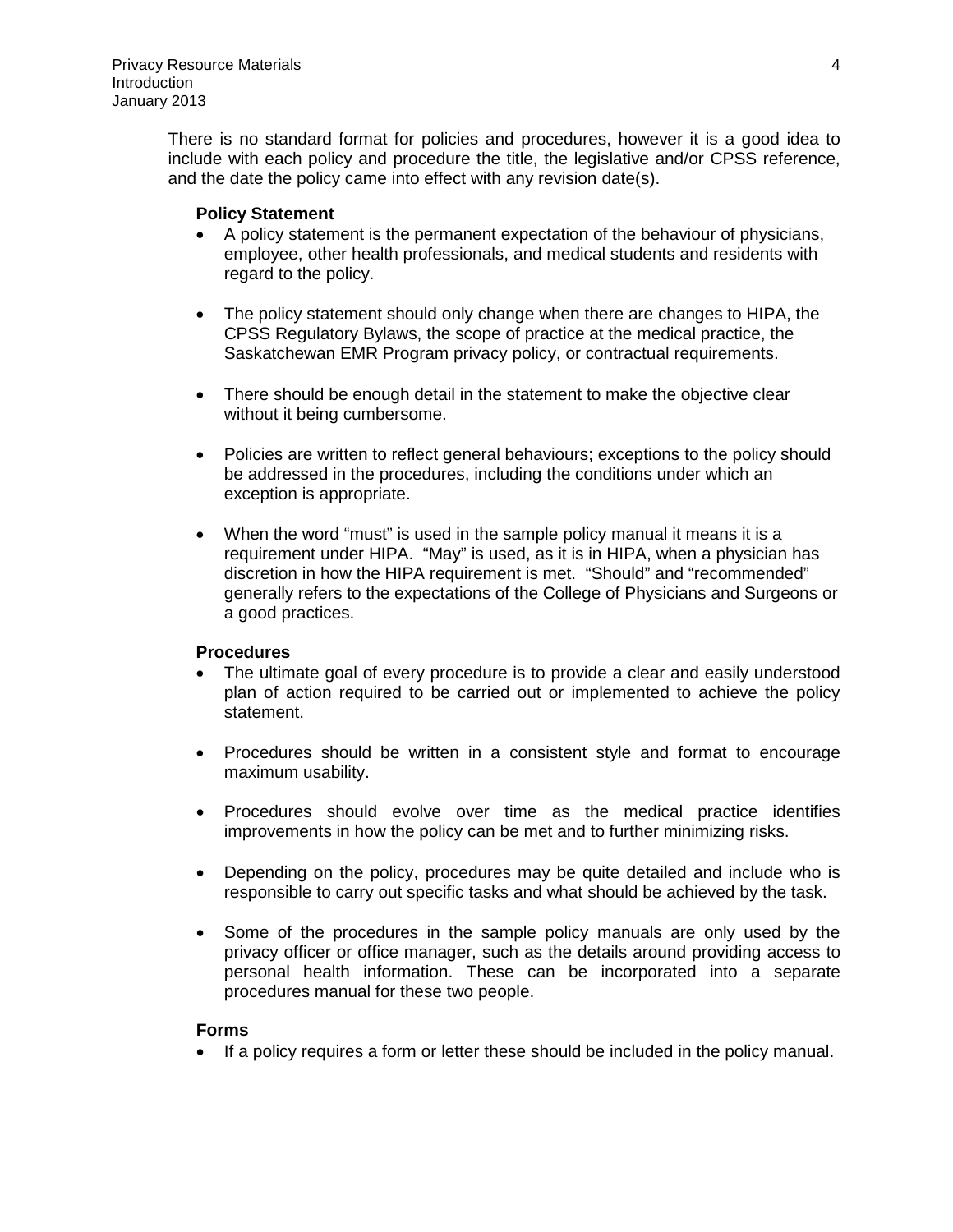## **Step Three: Preparing the Sample Policy Manual**

|                                                                          | <b>Word 2003</b>                                                                                                                                                                                                                                                                                                                                                                                                                    | Word 2007/2010                                                                                                                                                                                                                                                                                                                            |
|--------------------------------------------------------------------------|-------------------------------------------------------------------------------------------------------------------------------------------------------------------------------------------------------------------------------------------------------------------------------------------------------------------------------------------------------------------------------------------------------------------------------------|-------------------------------------------------------------------------------------------------------------------------------------------------------------------------------------------------------------------------------------------------------------------------------------------------------------------------------------------|
| <b>Download</b>                                                          | Open the sample policy manual on the<br>USB key or download from the SMA<br>website                                                                                                                                                                                                                                                                                                                                                 | Open the sample policy manual on the<br>USB key or download from the SMA<br>website                                                                                                                                                                                                                                                       |
| <b>Save</b>                                                              | Click the "File" tab on the top left hand<br>corner of the screen. Click "Save As" and<br>select the folder the manual will be saved<br>in and name the file.                                                                                                                                                                                                                                                                       | Click the "File" tab on the top left hand<br>corner of the screen. Click "Save As" and<br>select the folder the manual will be saved<br>in and name the file.                                                                                                                                                                             |
| <b>Remove the</b><br>dates in the<br>header                              | Click on the "View" tab and then on<br>"Header and Footer". Block and delete<br>the text in the Header. Type in the name<br>of the clinic and the date you anticipate<br>the policies will be approved.                                                                                                                                                                                                                             | Click on the "Insert" tab and then on<br>"Header". Select "Edit Header" near the<br>bottom of the drop-down box. Block and<br>delete the text in the Header. You will<br>have to block and delete both logos in the<br>header separately. Type in the name of<br>the clinic and the date you anticipate the<br>policies will be approved. |
| <b>Remove the</b><br>logos from the<br>footer                            | If the Header is still open, move the<br>cursor to the box that opened when you<br>opened the header. The box has several<br>small pictures. As you move your cursor<br>over the small pictures there is an<br>explanation of what is does. Click on the<br>picture that says "Switch between Header<br>and Footer". Double click on the logo<br>until six or so small circle appear around<br>the logo. Press the "delete" button. | Move to page 1 of the Manual and block<br>and delete the current header "Privacy<br>Resources Materials" Click on the<br>"Insert" tab and then on "Footer". Select<br>"Remove Footer" near the bottom of the<br>drop down box. Then block and delete<br>logos.                                                                            |
| <b>Add Page</b><br><b>Numbers</b>                                        | Click on the "Insert" tab, Select "Page<br>numbers". Click on the "Format" box.<br>Select "Start at". Be sure the number in<br>the box is "1".                                                                                                                                                                                                                                                                                      | Click on the "Insert" tab and select "Page<br>Number". Select "Format Page<br>Numbering" and select "starting at". Be<br>sure the number in the box is "1". Select<br>the location you want for the page<br>number from the drop down box. The<br>page number will appear at the bottom<br>centre of the page.                            |
| <b>Change the</b><br>name of the<br>clinic<br>throughout the<br>document | Click on the "Edit" tab. Select "Replace".<br>Type in "Forest Medical" or "Dr. Rahal" in<br>the "Find" box and the name of your clinic<br>in the "Replace" box. Select "Replace All"<br>For the sole practitioner manual repeat<br>the above step using Dr. Avery Rahal and                                                                                                                                                         | Click on the "Home" tab. Select "Replace"<br>in the top right-hand corner. Type in<br>"Forest Medical" or "Dr. Rahal" in the<br>"Find" box and the name of your clinic in<br>the "Replace" box. Select "Replace All"<br>For the sole practitioner manual repeat<br>the above step using Dr. Avery Rahal and                               |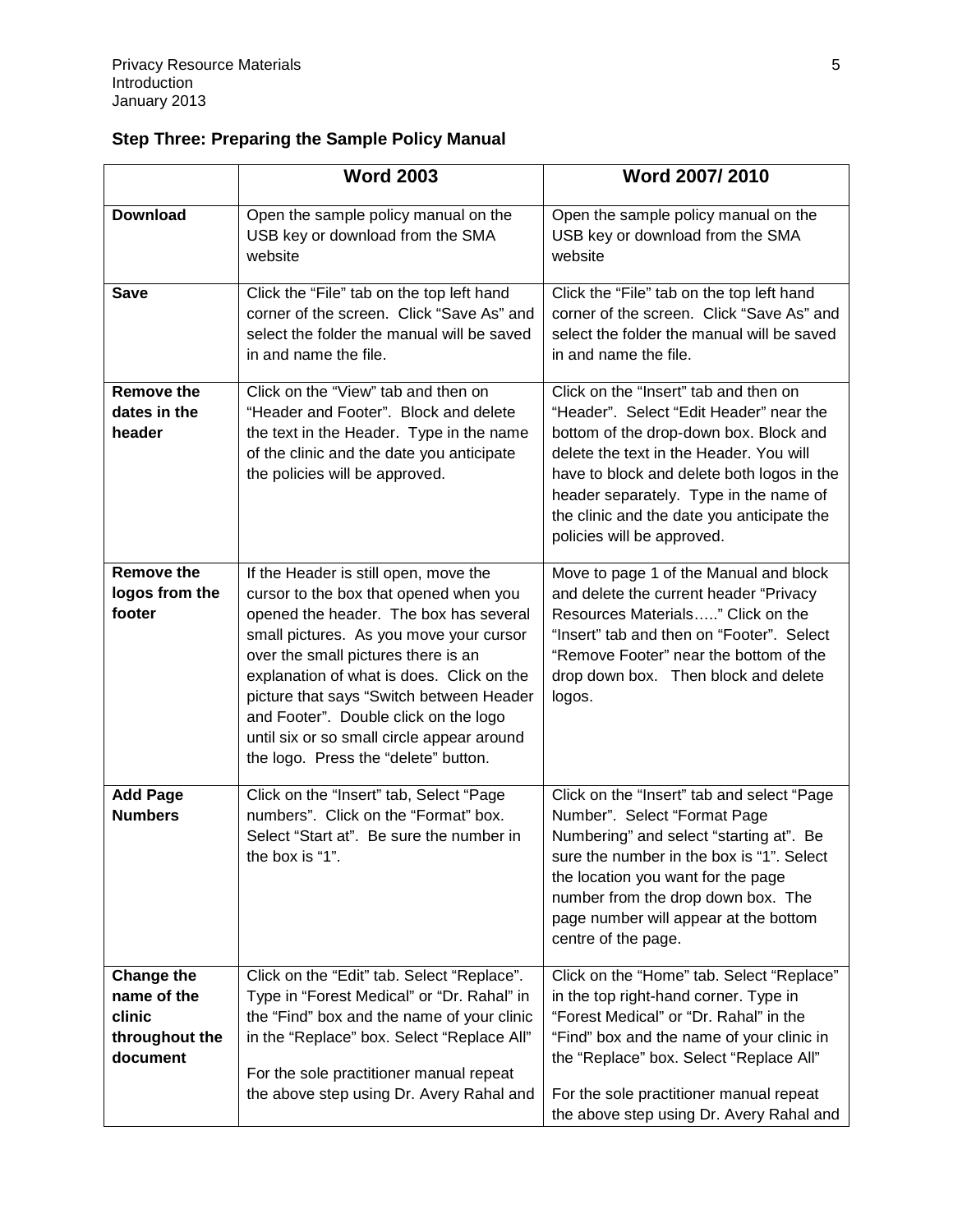|                                                            | Avery Rahal.                                                                                                                                                                                                                                                                                                                                                                                                                                                                                                                                                                                                                                              | Avery Rahal.                                                                                                                                                                                                                                                                                                                                                                                                                                         |
|------------------------------------------------------------|-----------------------------------------------------------------------------------------------------------------------------------------------------------------------------------------------------------------------------------------------------------------------------------------------------------------------------------------------------------------------------------------------------------------------------------------------------------------------------------------------------------------------------------------------------------------------------------------------------------------------------------------------------------|------------------------------------------------------------------------------------------------------------------------------------------------------------------------------------------------------------------------------------------------------------------------------------------------------------------------------------------------------------------------------------------------------------------------------------------------------|
| <b>Read through</b><br>the revised<br><b>Policy Manual</b> | Make changes to policy statements and<br>procedures to reflect how the medical<br>practice will meet the requirements of<br>HIPA and the expectations of the CPSS.                                                                                                                                                                                                                                                                                                                                                                                                                                                                                        | Make changes to policy statements and<br>procedures to reflect how the medical<br>practice will meet the requirements of<br>HIPA and the expectations of the CPSS.                                                                                                                                                                                                                                                                                   |
| <b>Update the</b><br><b>Table of</b><br><b>Contents</b>    | Click anywhere in the table of contents.<br>Right click and select "Update field". If no<br>policies have been updated or deleted<br>select "Update page number only".<br>Otherwise select "Update entire table".                                                                                                                                                                                                                                                                                                                                                                                                                                         | Click anywhere in the table of contents.<br>Right click and select "Update field". If no<br>policies have been updated or deleted<br>select "Update page number only".<br>Otherwise select "Update entire table".                                                                                                                                                                                                                                    |
| <b>Modify the</b><br>Table of<br><b>Contents</b>           | If some of the headings do not appear in<br>the table of contents, you will need to<br>change the format of the missing policy<br>title. Highlight the title of one of the other<br>policies. Click on the 'Format Painter'<br>which is the picture of the paint brush in<br>the toolbar. Go to the missing title and<br>highlight it. The look of the title should<br>change. Repeat the process for<br>updating the table of contents. Modifying<br>the title can also be done by highlighting<br>the title; click on the "Format" tab, select<br>styles and formats from the drop-down<br>box. From the box select "Heading 1,<br>Centre, 14pt, Bold". | If some of the headings do not appear in<br>the table of contents, you will need to<br>change the format of the missing policy<br>title. Highlight the title of the policy. Click<br>on the "Home" tab. Select "Heading 1".<br>Repeat the process for updating the table<br>of contents. Or highlight the title of one of<br>the other policies. Click on the 'Format<br>Painter' under the "Home" tab. Go to the<br>missing title and highlight it. |

### **Step Four: Using the Templates**

There are three sections of templates, one for forms and letters, one for contracts, and the third includes some checklists to use in determining if best practices are being met. Each of these should be adapted to the requirements of the medical practice.

#### **Step Five: Amendments and Questions**

The information provided in these documents are to assist physicians in understanding their obligations and general duties under HIPA and the expectations of the CPSS Bylaw, it should not be construed as legal advice.

If you have questions or if you have some feedback about the **Privacy and Security Resource Materials for Saskatchewan EMR Physicians** please contact:

> Darcy Hryn, RN CIAPP-P Privacy Officer Saskatchewan EMR Program/SMA Suite 402, 321A-21<sup>st</sup> Street East Saskatchewan, S7K 0C1 (306)657-4581 (direct line)